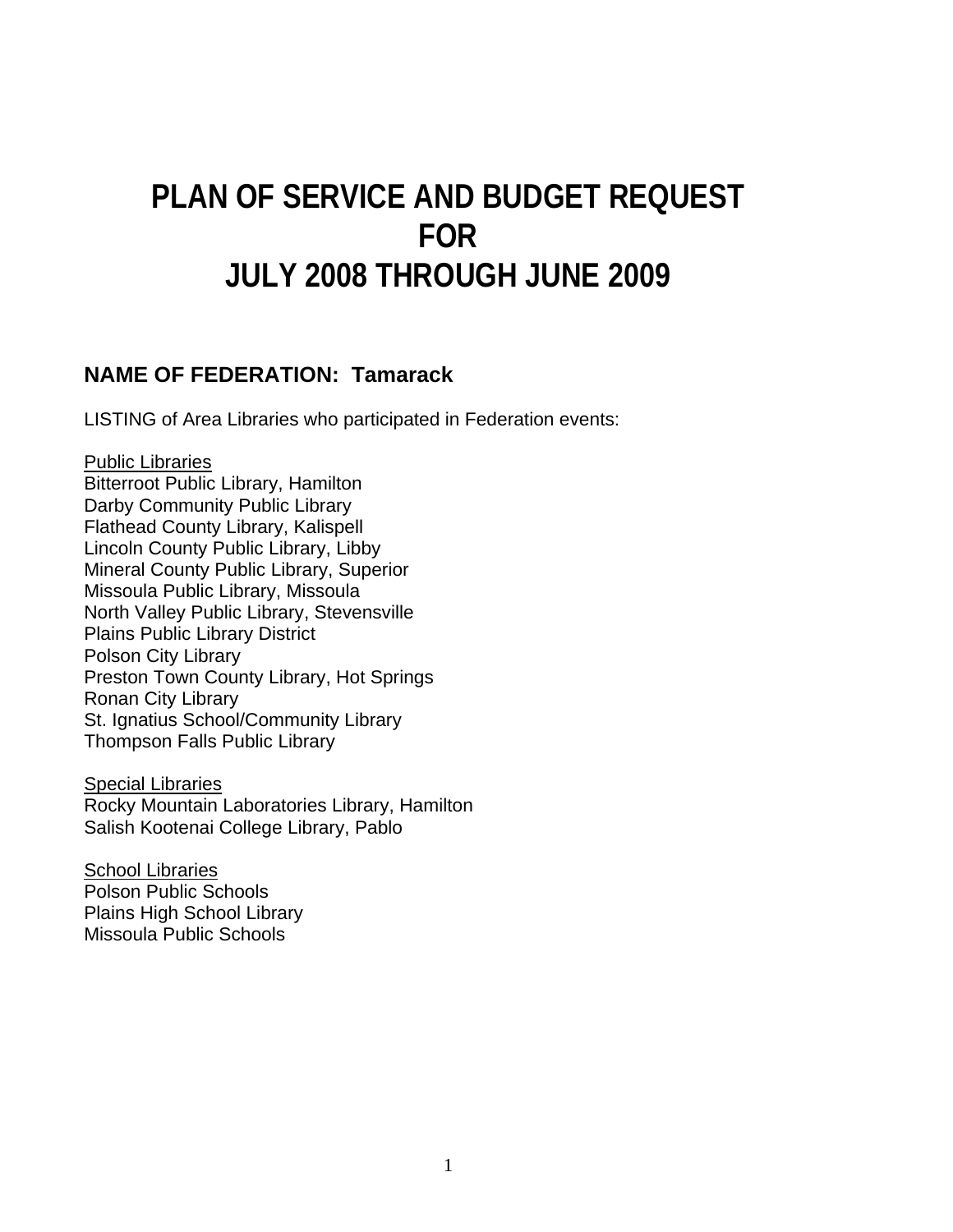# **LONG RANGE GOALS OF FEDERATION AREA:**

#### **GOAL 1: To create a Plan of Service (POS) for allocating revenues for implementation of programs and for conducting the business of the federation.**

Meeting twice a year allows more membership participation for prioritizing federation-wide library service needs. The Federation Coordinator provides leadership for federation business and oversight of the POS. The presence of State Library staff is crucial for consulting, guidance and updates on state-wide activities. (MSL Goal #3: Consultation and Leadership and Goal #4: Collaboration)

#### **GOAL 2: To provide training and professional development for member libraries' staff.**

All library staff need to be informed of and trained in new technologies and innovative library services.

(MSL Goal #3: Consultation and Leadership)

#### **GOAL 3: To improve technology for improving access to library content and services.**

Libraries must provide convenient, high-quality and cost-effective access to collections and services.

(MSL Goal #2: Access)

#### **GOAL 4: To assist libraries with expanding their collections and sharing them among libraries.**

Creating special collections for sharing among libraries benefits all federation library users. Borrowing and loaning materials is important for providing resources for library users beyond the scope of the local library.

(MSL Goal #2: Access and Goal #4:Collaboration)

#### **GOAL 5: To provide support for individual libraries to meet Federation goals by planning and analyzing space usage and technology support needs necessary to support resource sharing activities.**

To facilitate federation-wide resource sharing, libraries need to continually reevaluate the use of current space and technology support functions required to implement activities such as floating collections and space allocation for additional Webcontent servers.

(MSL Goal #3: Consultation and Leadership)

#### **GOAL 6: To encourage and support multi-type library participation in the Federation.**

Today's technologies allow access to collections in all types of libraries. The opportunity to network with all librarians in the federation will foster cooperation in providing library services. (MSL Goal #4: Collaboration)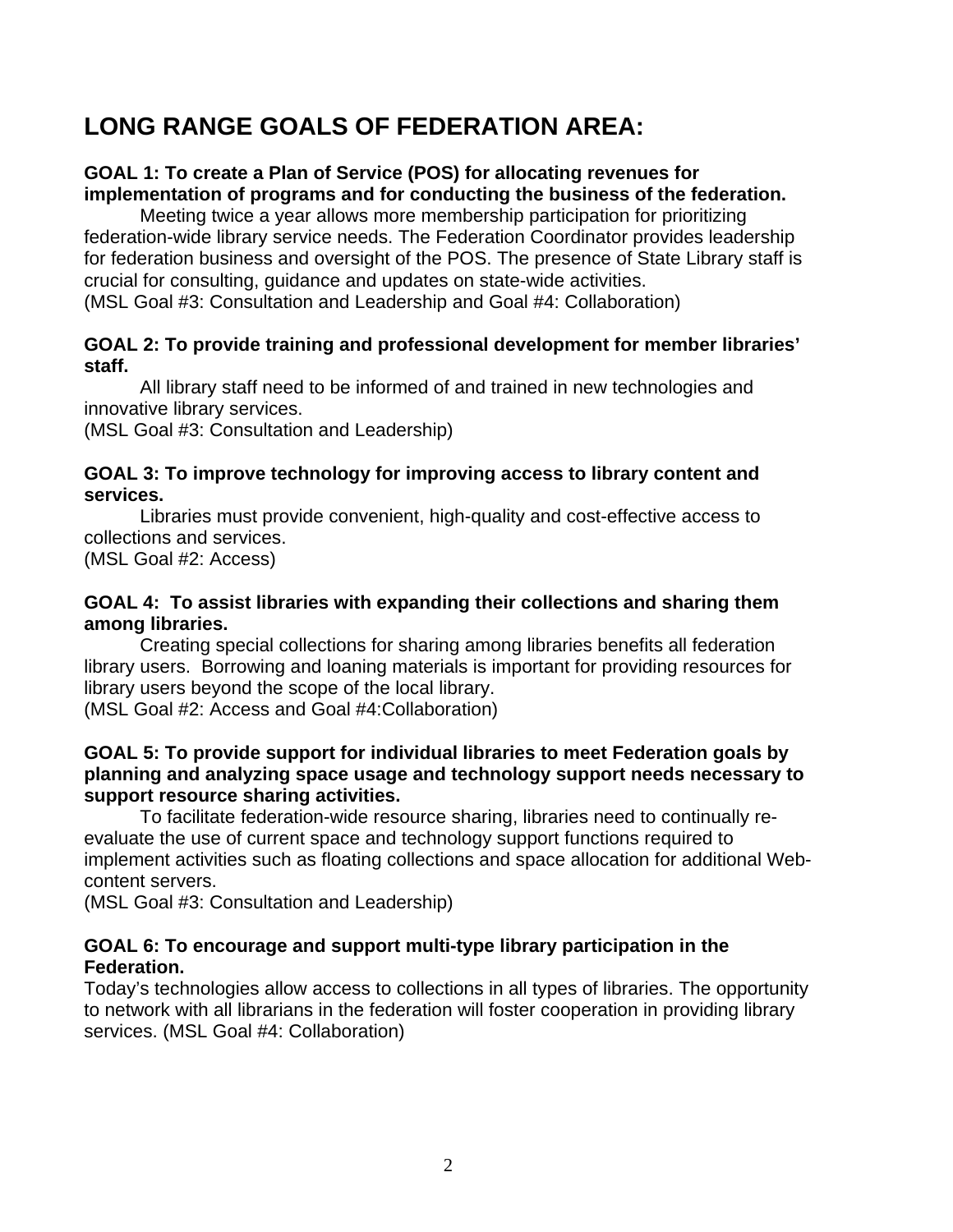# **ADMINISTRATIVE COSTS:**

**Several administrative functions are centralized at the State Library, but Federation members may want to authorize a stipend (of not more then \$1,000) to the federation coordinator or designated person who is willing to work with the State Library and Federation membership to plan meeting agendas, set up meetings, and do the appropriate plan of service and annual report preparation and filing.**

The Missoula Public Library (MPL) will receive a stipend of \$1,000 for the efforts put forth by the Director in her role as Tamarack Federation Coordinator.

#### **REVENUE SUMMARY:**

|                     | <b>Budgeted</b> |
|---------------------|-----------------|
|                     | \$40,620        |
| <b>CST Revenue</b>  |                 |
|                     |                 |
| <b>General Fund</b> | N/A             |
|                     | \$40,620        |
| TOTAL Revenue       |                 |

*If there is a shortfall or additional revenue, it will be distributed equally among the public libraries to be expended in accordance with this POS.*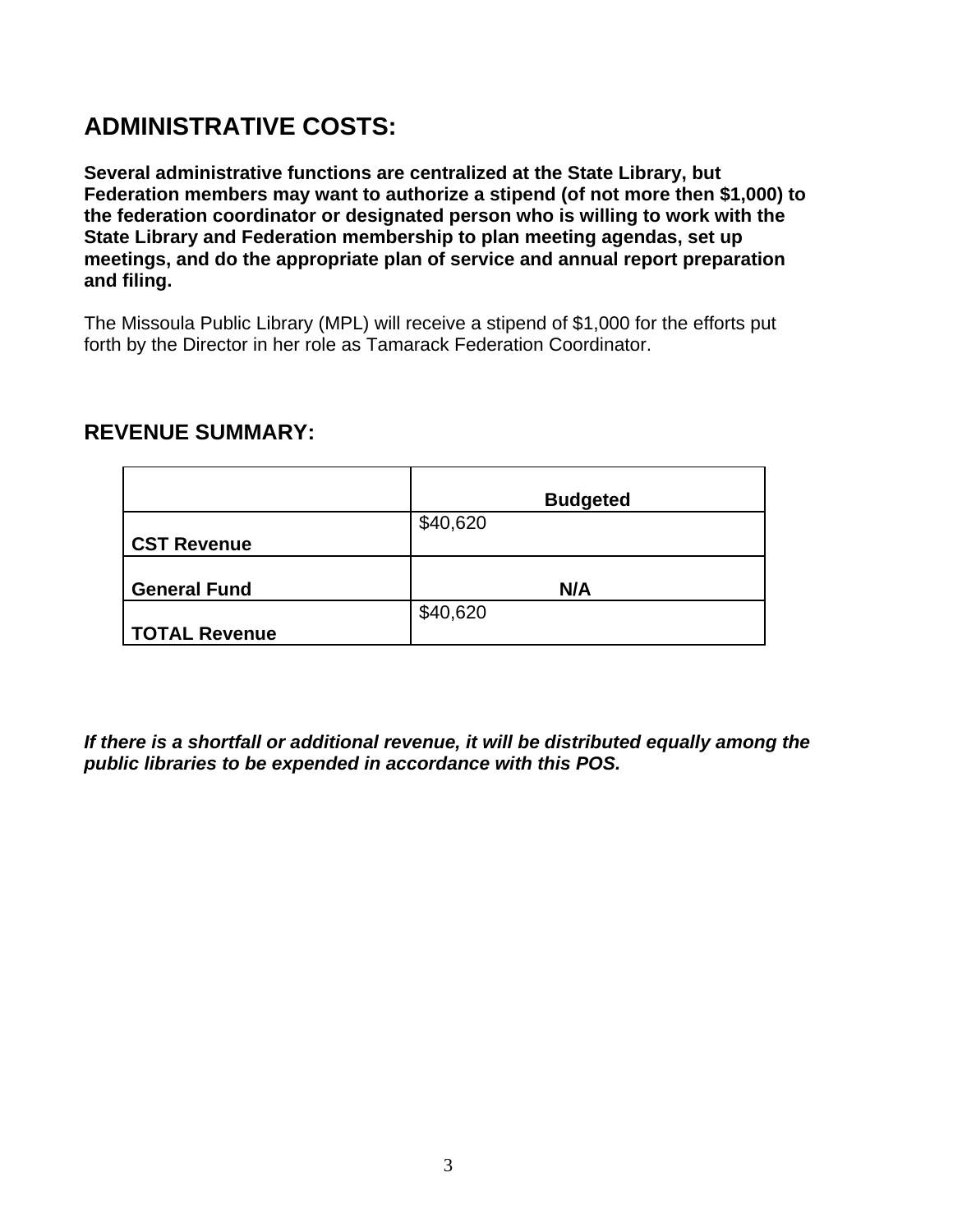#### **BUDGET SUMMARY:**

| <b>EXPENDITURE</b>                                                                                                                                                                                                                         | <b>CST</b>                                                                         | <b>STATE GENERAL FUND</b> |
|--------------------------------------------------------------------------------------------------------------------------------------------------------------------------------------------------------------------------------------------|------------------------------------------------------------------------------------|---------------------------|
| <b>Administration Costs</b>                                                                                                                                                                                                                | \$1,000 stipend to MPL                                                             | N/A                       |
| Program one: Two membership<br>meetings<br>Fall 2008: Plains Public Library<br>Meeting costs:<br>Mileage for public libraries:<br>Spring 2009: Darby Community<br><b>Public Library</b><br>Meeting costs:<br>Mileage for public libraries: | \$1,000 to MPL<br>\$500 to 8 libraries<br>\$1,000 to MPL<br>\$ 800 to 10 libraries | N/A                       |
| <b>Program two: Training &amp;</b><br>professional development                                                                                                                                                                             | \$7,244.54                                                                         | N/A                       |
| <b>Program three: Technology</b>                                                                                                                                                                                                           | \$11,756.62                                                                        | N/A                       |
| <b>Program four: Expanding &amp;</b><br>sharing collections                                                                                                                                                                                | \$13,362.31                                                                        | N/A                       |
| <b>Program five: Planning for</b><br>building improvement                                                                                                                                                                                  | \$3,356.53                                                                         |                           |
| Program six: Multi-type library<br>participation<br><b>TOTAL EXPENDITURES</b>                                                                                                                                                              | \$ 600 (using zones)<br>\$40,620                                                   |                           |

*Any funds originally provided to the Federation Coordinator's library that remain unexpended in Program #1: Two Meetings and/or Program #6: Multi-type Library Participation will be reallocated to purchasing book club kits to benefit the federation as allowed under Program #4: Expanding and Sharing Collections.*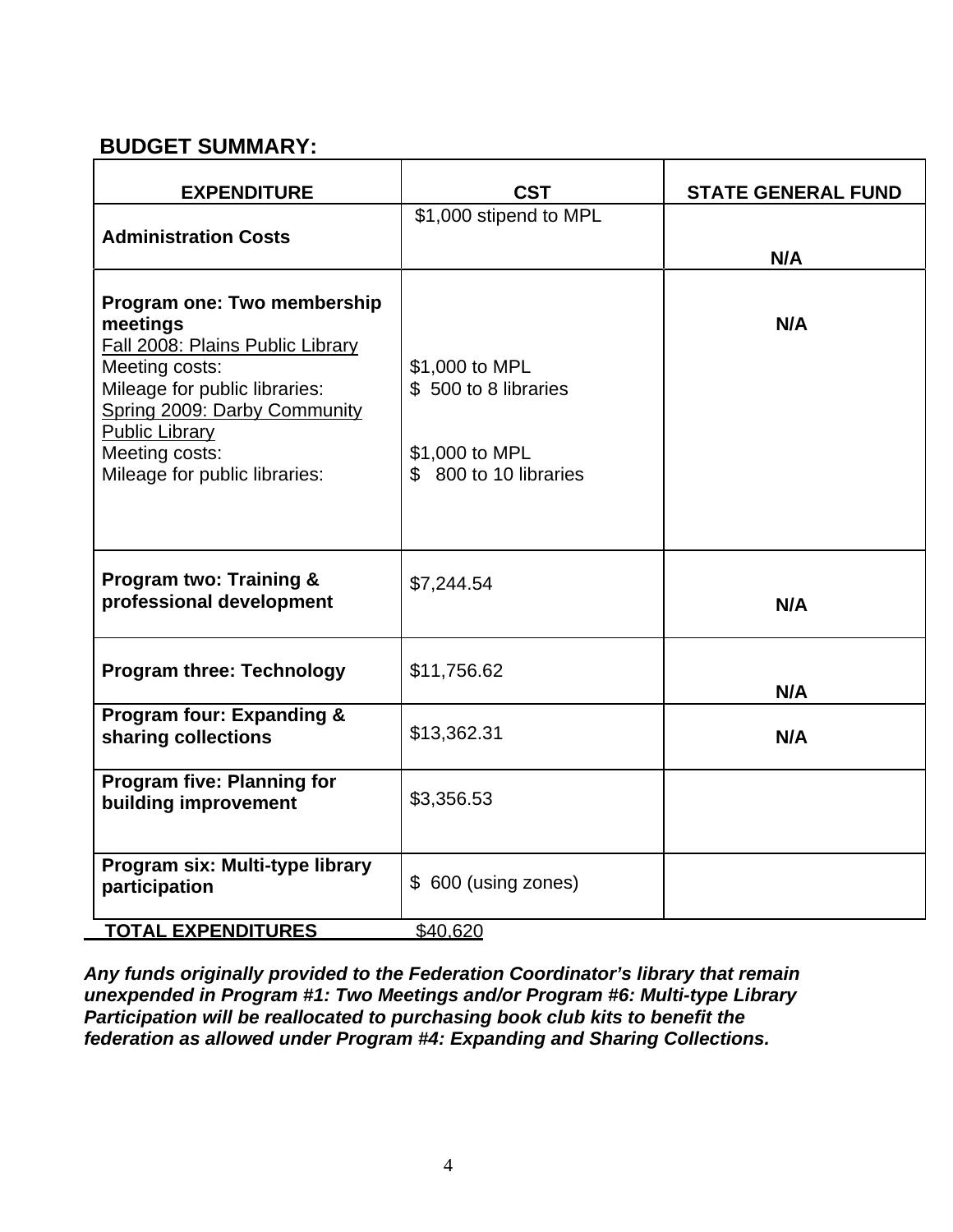### **Program Name and Number: #1 Two membership meetings**

(Supports Federation Goal #1)

# **PROGRAM NARRATIVE**

 Two membership meetings will be held in FY 2007/2008 one in the fall and one in the spring. All librarians and public library trustees within the Federation are encouraged to attend and participate. It is beneficial that the Montana State Library staff and State Commissioners participate in the meetings.

The Coordinator will:

- **EXTERGHTM** Arrange meetings with the host libraries
- Create and distribute appropriate notices and documents for the meetings
- Attend at least 3 State Library Commissioners meetings.

Public libraries will receive mileage money for both meetings as determined by approved travel zones:

- Libraries traveling less than 100 miles *round trip* will receive no reimbursement
- Libraries traveling between 100--200 miles *round trip* will receive \$50
- Libraries traveling between 200--300 miles *round trip* will receive \$75
- Libraries traveling more than 300 miles *round trip* will receive \$100

These meetings will:

- Conduct the business of the federation, including elections of officers, in accordance with its by-laws
- Create the POS for the following year in a timely manner with membership participation
- Allow networking among colleagues by sharing "joys and concerns" of each library attending
- **Provide an opportunity for continuing education**

### **PROGRAM EVALUATION:**

The POS will continue to be a creative and fiscally responsible tool for providing library services to all federation residents.

 The membership will mentor new librarians and new trustees by sharing "joys and concerns". State Library staff and State Commissioners will learn of the needs and concerns of libraries which will aid them in making decisions on library issues and securing federation support.

Librarians will be informed of state and national library issues.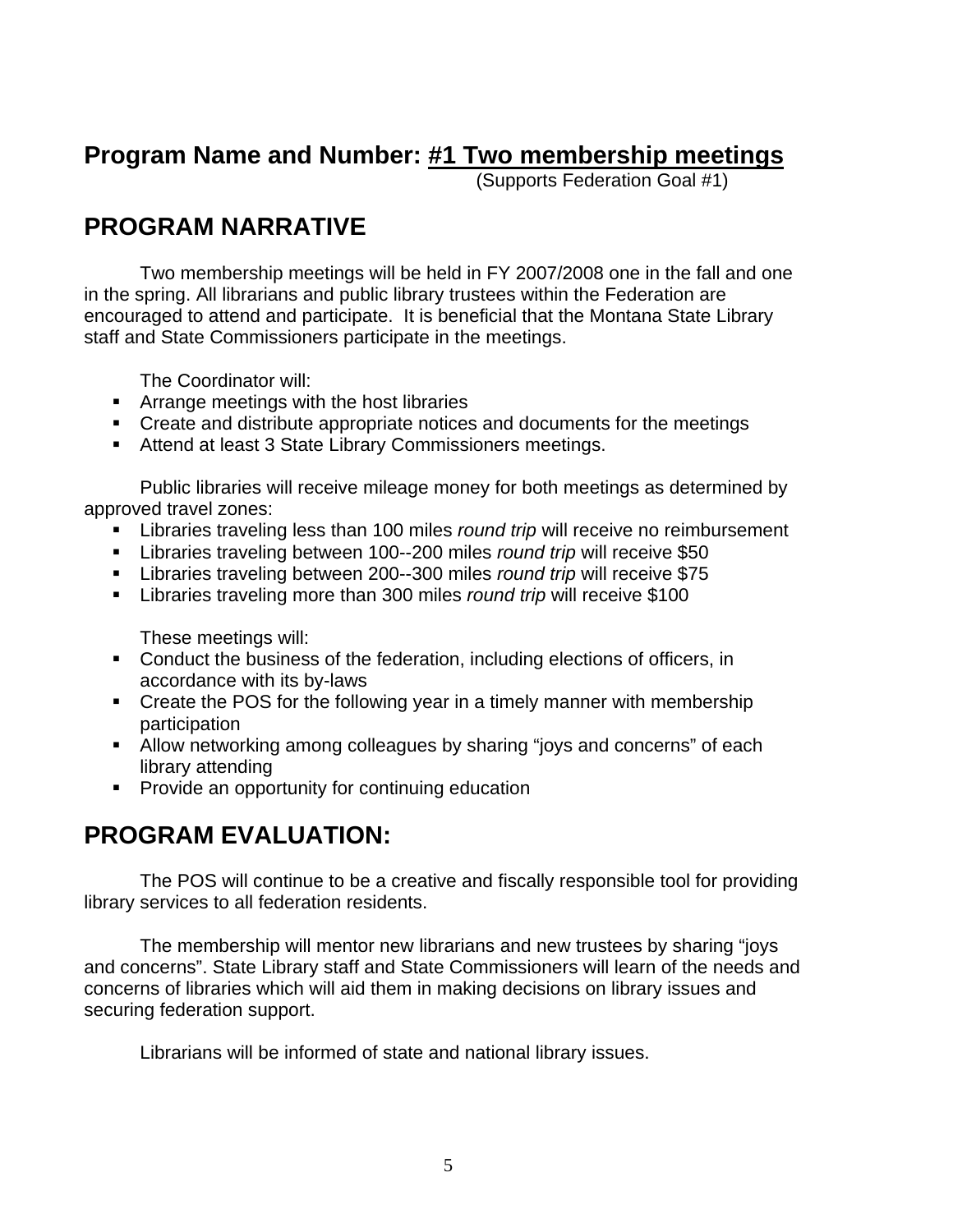### **Program budget detail**

- \$1000 Administrative costs/stipend: to MPL<br>\$1000 Fall meeting in Plains costs: to MPL
- Fall meeting in Plains costs: to MPL
- \$1000 Spring meeting in Darby costs: to MPL
- \$ 500 Mileage to Plains fall meeting:
	- o \$ 50 each to Flathead County Libraries, Missoula Public Library, Polson City Library and Ronan City Library
	- o \$ 75 each to Bitterroot Public Library, Darby Community Public Library, Lincoln County Public Library, North Valley Public Library
	- o \$100 None
	- o \$ 0 Mineral County Public Library, Preston Town Co. Library, St. Ignatius School Community Library, Thompson Falls Public Library, and Plains Public Library
- \$ 800 Mileage to Darby spring meeting:
	- o \$ 50 to Missoula Public Library
	- o \$75 each to Mineral County Public Library, Plains Public Library, Polson City Library, Preston Town County Library, Ronan City Library and St. Ignatius School Community Library
	- o \$100 each to Flathead County Public Libraries, Lincoln County Public Library, and Thompson Falls Public Library
	- o \$ 0 to Bitterroot Public Library, Darby Community Public Library, North Valley Public Library,

### **Total Program Budget: \$4300**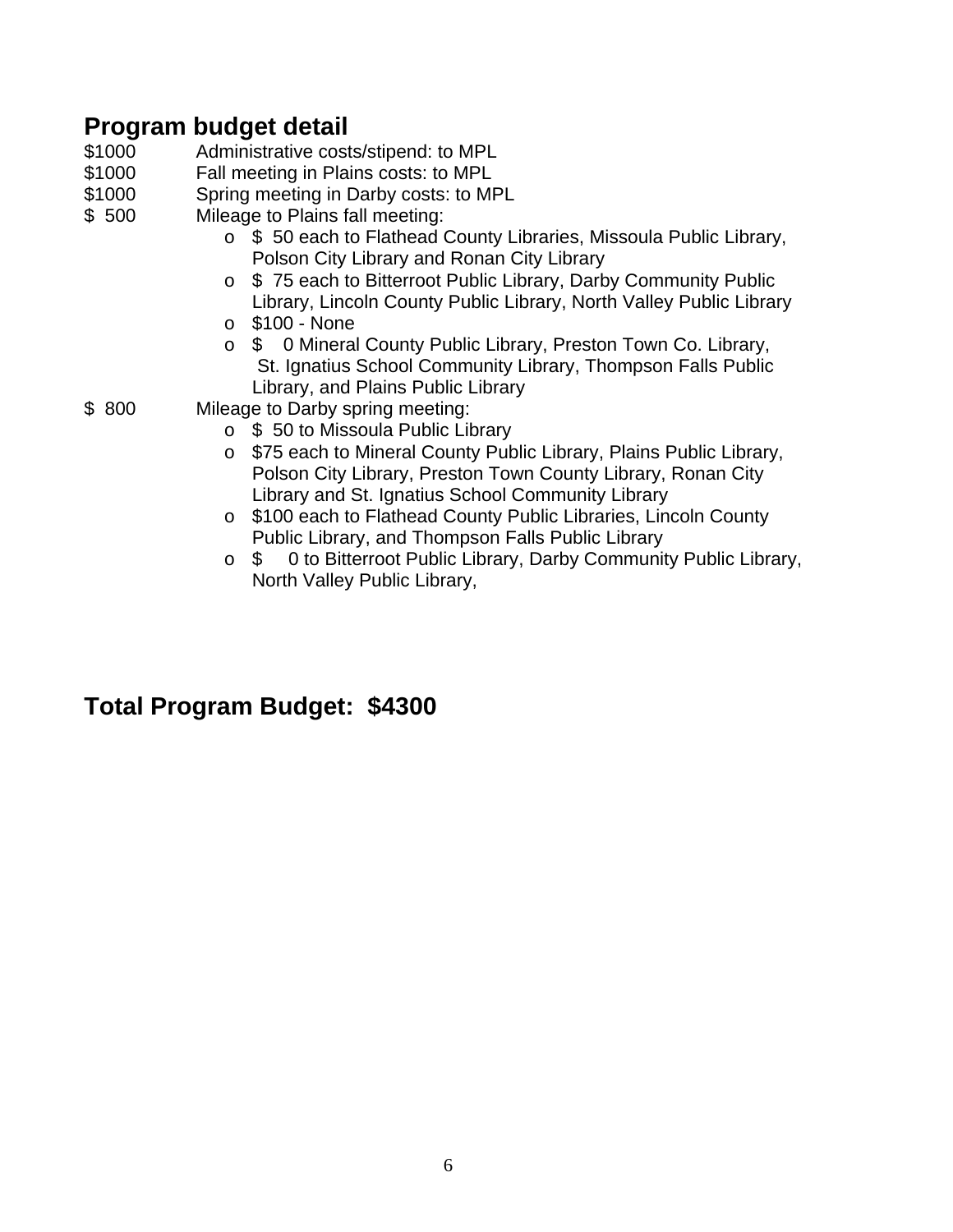# **Program Name and Number: #2 Training and professional**

**development** (Supports Federation Goal #2)

# **PROGRAM NARRATIVE**

 Library staff will attend training and/or professional opportunities at local, state and national levels. Includes but is not limited to workshops, on-line courses, conferences and academic classes. Registration, mileage, lodging, meals and materials may be included in the costs.

# **PROGRAM EVALUATION:**

Library staff will provide new or improved library services for their users.

### **Program budget detail:**

- \$1373.85 Bitterroot Public Library
- \$800.00 Darby Community Library
- \$548.00 Preston Town County, Hot Springs
- \$ 740.00 Polson City Library
- \$ 300.00 Ronan City Library
- \$ 685.00 St. Ignatius School/Community Library
- \$2,747.69 Missoula Public Library
- \$ 50.00 Plains District

# **Total Program Budget: \$7,244.54**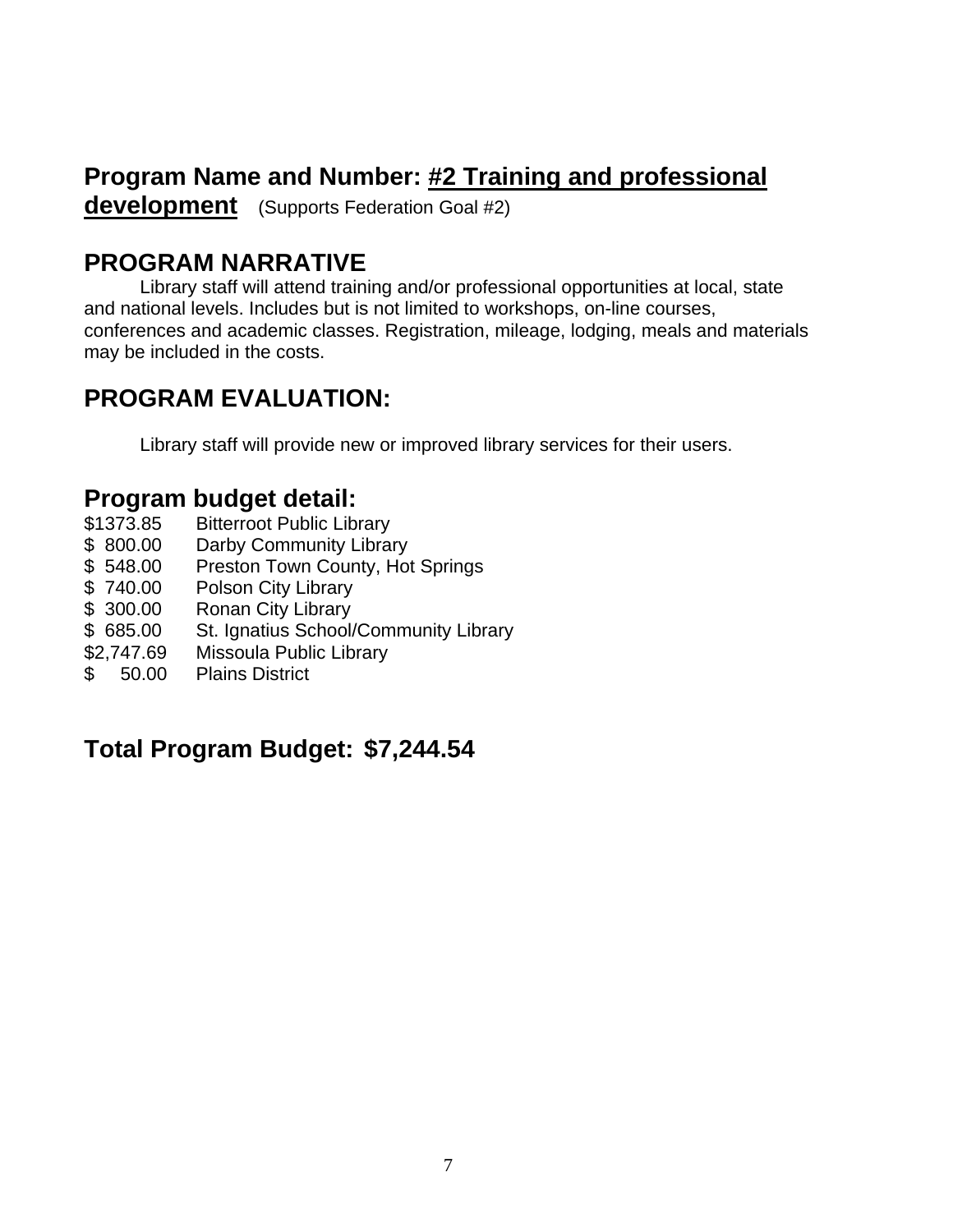#### **PROGRAM SUMMARY:**

#### **Program Name and Number: #3 Technology**

(Supports Federation Goal #3)

#### **PROGRAM NARRATIVE**

 Libraries need to meet the minimal technology requirements to be able to participate in a shared catalog, interlibrary loan, etc. Each library will determine how to best address their technology needs.

Purchases may include, but are not limited to:

- o Computer hardware, software and upgrades, firewall security
- o Printers, scanners
- o Membership costs for OCLC, Montana Shared Catalog, Virtual Reference
- o Database costs for InfoTrac, etc.
- o *Outreach and public relations costs promoting access to collections and library services.*

Examples of costs outside the scope of this program include, but are not limited to: e-books, furniture, barcodes and other supplies.

# **PROGRAM EVALUATION:**

 Libraries will meet or pass minimal requirements for joining the Montana Shared **Catalog** 

 Library staff will be able to more efficiently access on-line products and programs for processing materials, training staff and providing information to library users. There will be additional public access computers or up-graded current ones to meet the needs of library users.

#### **Program budget detail:**

- \$1,373.85 Bitterroot Public Library, Hamilton
- \$ 500.00 Darby Community Library
- \$2,748.69 Mineral County Library, Superior
- \$1,099.85 Preston Town County Library, Hot Springs
- \$1,223.85 Ronan City Library
- \$2,062.69 St. Ignatius School/Community Library
- \$2,747.69 Thompson Falls City Library

# **Total Program Budget: \$11,756.62**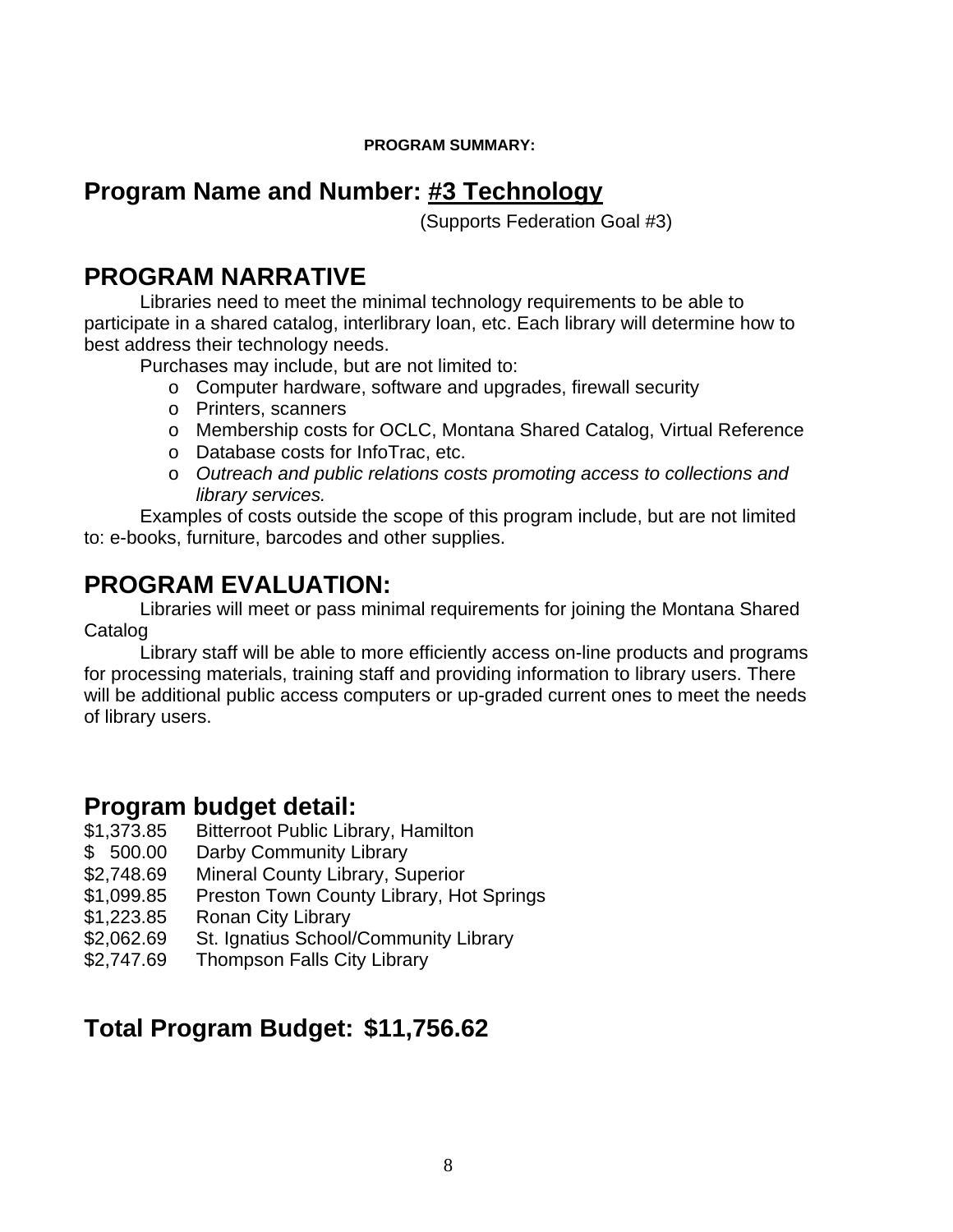### **Program Name and Number: #4 Expanding & Sharing**

**Collections** (Supports Federation Goal #4)

#### **PROGRAM NARRATIVE**

 Libraries may purchase and share collection materials in accordance with the Tamarack Federation Collection Policy, including creating Book Club kits. To encourage and assist in sharing collections, libraries may choose to apply funds to courier and/or postage costs.

#### **PROGRAM EVALUATION:**

Library communities will benefit from a new service: the sharing of Book Club kits.

 Materials purchased in accordance with the Tamarack Federation Collection Policy will be available to all libraries.

Libraries will receive support in funding the cost of sharing materials.

#### **Program budget detail:**

- \$2,747.69 Flathead County Library, Kalispell
- \$2,747.69 Lincoln County Library
- \$2,747.69 North Valley District Library, Stevensville
- \$1,347.85 Plains District
- \$1,099.85 Preston Town County Library, Hot Springs
- \$1,223.85 Ronan City Library
- \$1,447.69 Darby Community Library

#### **Total Program Budget: \$13,362.31**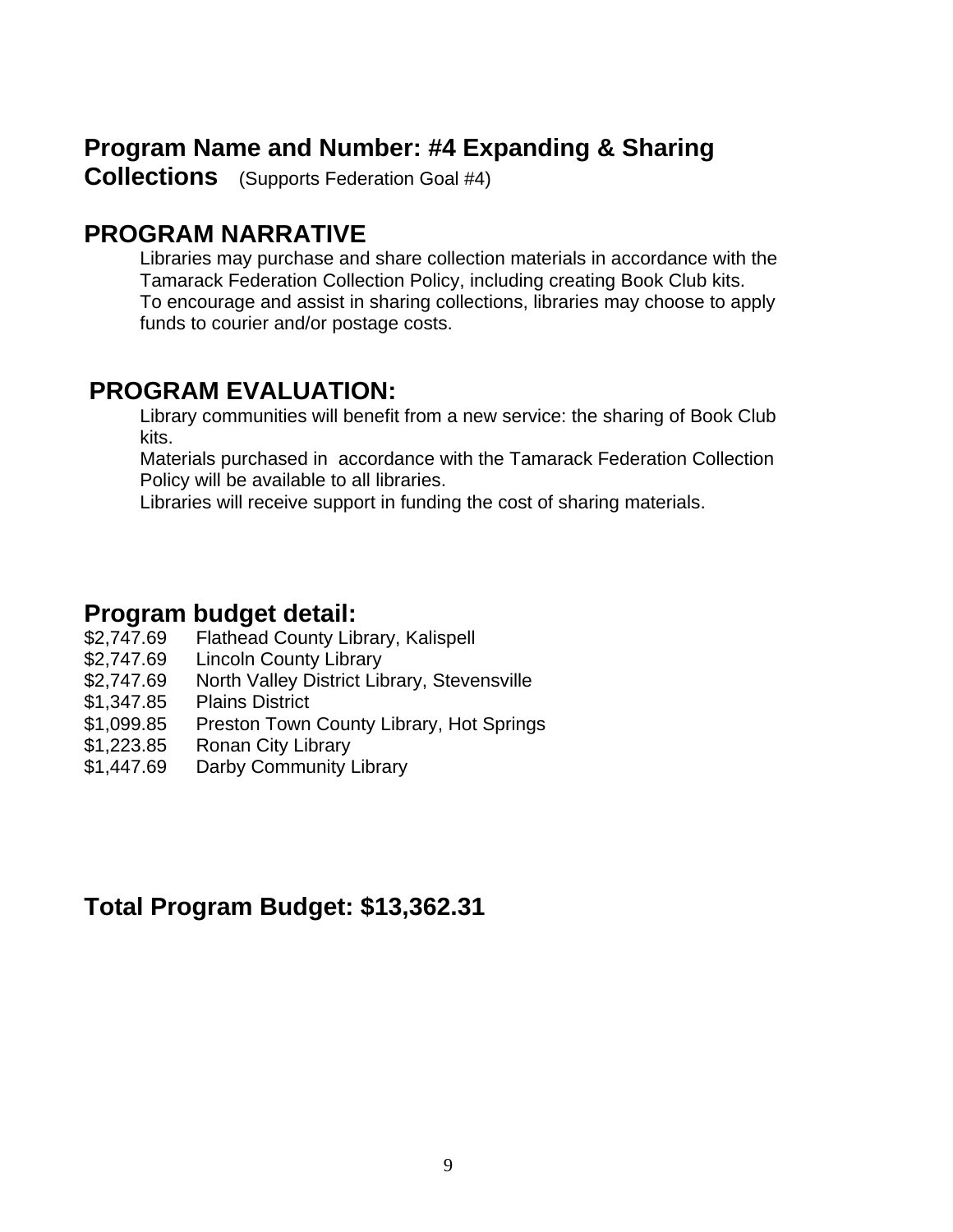# **Program Name and Number: #5 Planning for building**

**improvement** (Supports Federation Goal #5)

# **PROGRAM NARRATIVE**

Libraries may use funds to support the costs of *planning* for the best use of space directly related to federation-wide activities. Costs may include, but are not limited to:

- o Consultant fees and travel
- o Design models
- o Wireless feasibility studies
- o Cost analysis reviews for adding a courier access area.

### **PROGRAM EVALUATION:**

 Libraries will have "outside" experts advise them on best use of space or the need for expansion to improve participation in federation-wide activities.

### **Program budget detail:**

\$1348.84 Plains District \$2,007.69 Polson City Library

**Total Program Budget: \$3,356.53**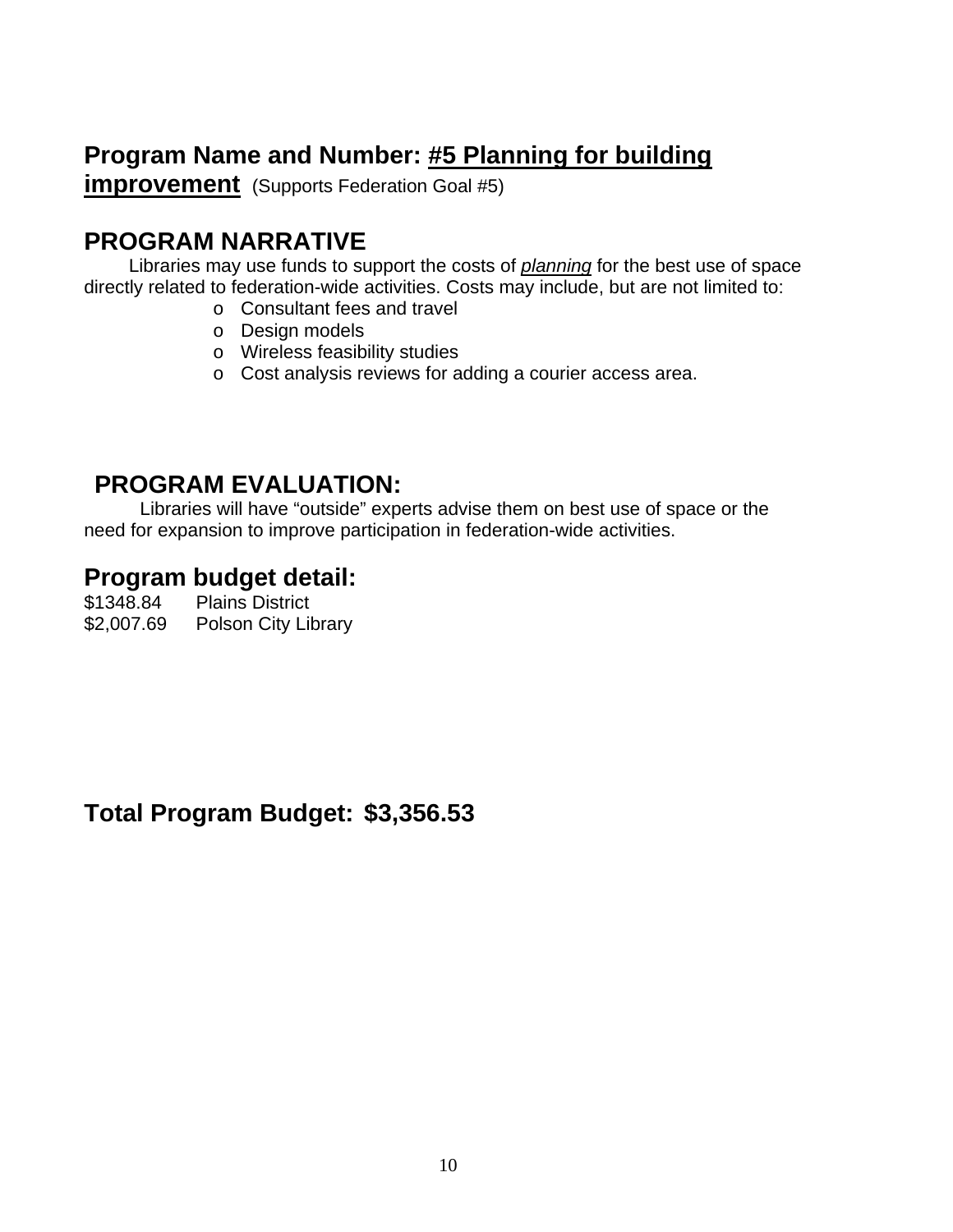#### **Program Name and Number: #6 Multi-type Libraries**

(Supports Federation Goal #6)

### **PROGRAM NARRATIVE**

Non-public libraries (special, academic, school) may receive mileage money to attend the federation membership meetings. These libraries must request the money through the Federation Coordinator. Money will be distributed on a first come first served basis with mileage determined according to approved travel zones.

### **PROGRAM EVALUATION:**

There will be an increase in attendance and participation by non-public libraries at federation meetings.

### **Program budget detail:**

- Libraries traveling less than 100 miles *round trip* will receive no reimbursement
- Libraries traveling between 100--200 miles *round trip* will receive \$50
- Libraries traveling between 200--300 miles *round trip* will receive \$75
- Libraries traveling more than 300 miles *round trip* will receive \$100

### **Total Program Budget: \$ 600**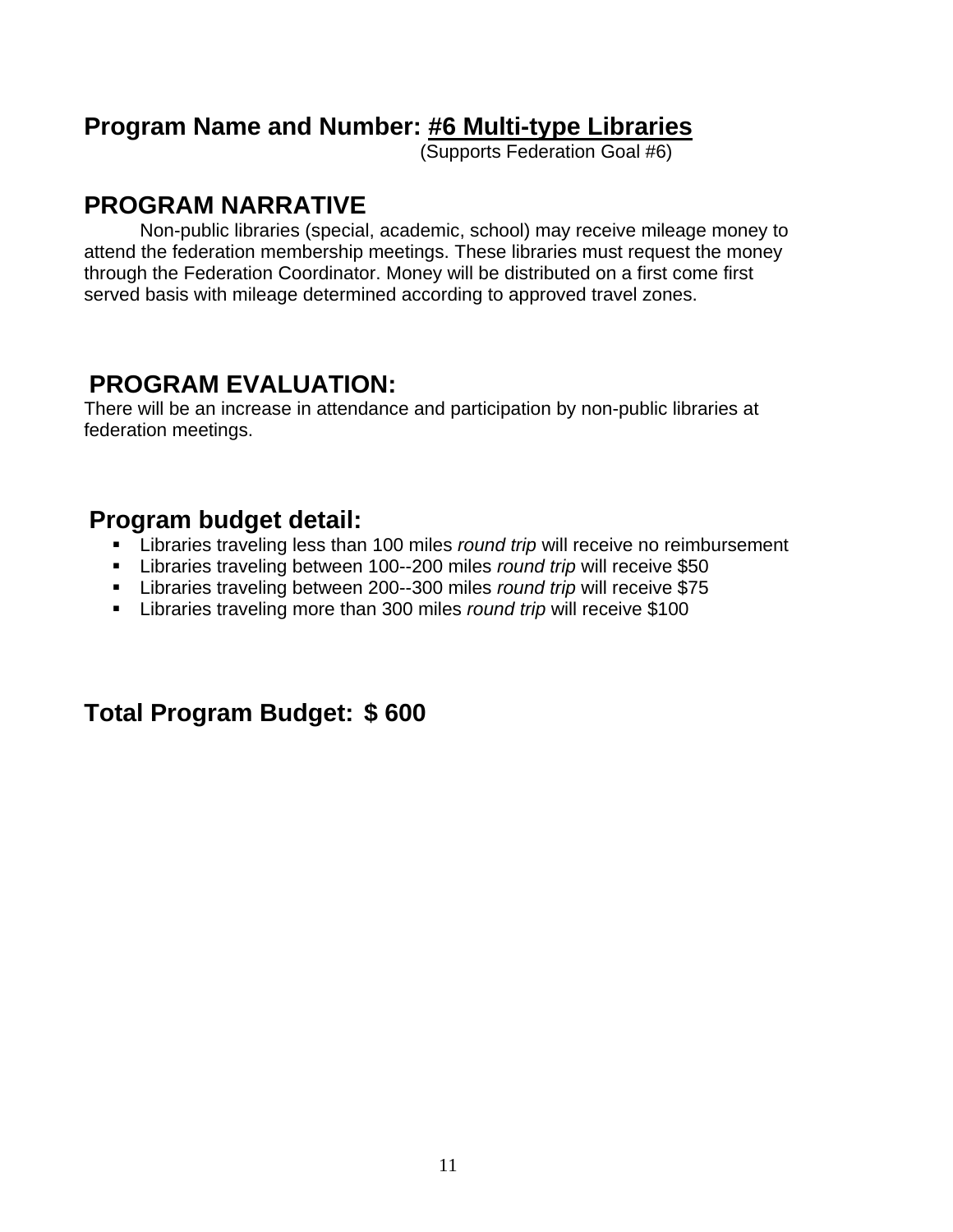| Member Library                                | <b>Amount of Grant</b> | Program(s) funded                                                                                                     |
|-----------------------------------------------|------------------------|-----------------------------------------------------------------------------------------------------------------------|
|                                               | to member library      | for member library                                                                                                    |
|                                               |                        |                                                                                                                       |
| <b>Bitterroot, Hamilton</b>                   | \$2,822.70             | Program #1: Travel: \$75<br>Program #2: Tech: \$1,373.85<br>Program #3: Plan: \$1,373.85                              |
| Darby Community                               | \$2,822.69             | Program #1: Travel: \$75<br>Program #2: CE: \$800<br>Program #3: Tech: \$500<br>Program #4: Collect: 1,447.69         |
| <b>Flathead County, Kalispell</b>             | \$2,897.69             | Program #1: Travel: \$150<br>Program #4: Collect: \$2,747.69                                                          |
| Lincoln County, Libby                         | \$2,922.69             | Program #1: Travel: \$175<br>Program #4: Collect: \$2747.69                                                           |
| <b>Mineral County, Superior</b>               | \$2,823.69             | Program #1: Travel: \$75<br>Program #3: Tech: \$2,748.69                                                              |
| Preston Town County, Hot<br>Springs           | \$2,822.70             | Program #1: Travel: \$75<br>Program #2: CE: \$548<br>Program #3: Tech: \$1,099.85<br>Program #4: Collect: \$1,099.85  |
| <b>Plains District</b>                        | \$2,821.69             | Program #1: Travel: \$75<br>Program #2: CE: \$50<br>Program #4: Collect: 1347.85<br>Program #5: Plan: \$1348.85       |
| Polson City                                   | \$2,872.69             | Program #1: Travel: \$125<br>Program #2: CE: \$740<br>Program #5: Plan: \$2,007.69                                    |
| <b>Ronan City</b>                             | \$2,872.70             | Program #1: Travel: \$125<br>Program #2: CE: \$300<br>Program #3: Tech: \$1,223.85<br>Program #4: Collect: \$1,223.85 |
| St. Ignatius Sch/Community                    | \$2,822.69             | Program #1: Travel: \$75<br>Program #2: CE: \$685<br>Program #3: Tech: \$2,062.69                                     |
| North Valley District,<br><b>Stevensville</b> | \$2,822.69             | Program #1: Travel: \$75<br>Program #4: Collect: \$2,747.69                                                           |
| Missoula Public                               | \$6,447.69             | Program #1: Travel: \$100<br>Program #1: Admin: \$3,000<br>Program #2: CE: \$2,747.69<br>Program #6: Non-pub: \$600   |
| <b>Thompson Falls City</b>                    | \$2,847.69             | Program #1: Travel: \$100<br>Program #3: Tech: \$2,747.69                                                             |